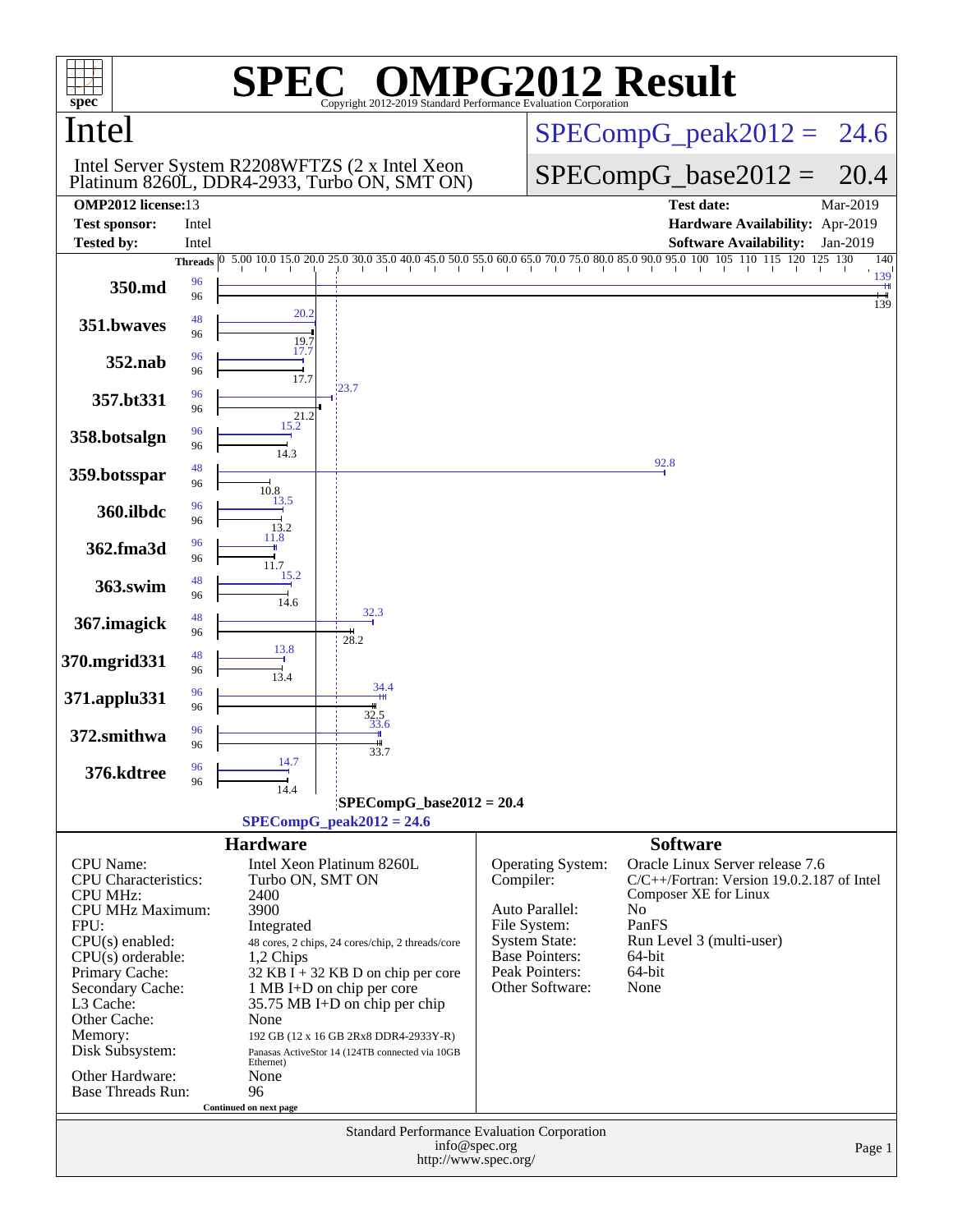

## Intel

### Platinum 8260L, DDR4-2933, Turbo ON, SMT ON) Intel Server System R2208WFTZS (2 x Intel Xeon

[Minimum Peak Threads:](http://www.spec.org/auto/omp2012/Docs/result-fields.html#MinimumPeakThreads) 48<br>Maximum Peak Threads: 96 [Maximum Peak Threads:](http://www.spec.org/auto/omp2012/Docs/result-fields.html#MaximumPeakThreads)

 $SPECompG_peak2012 = 24.6$  $SPECompG_peak2012 = 24.6$ 

 $SPECompG_base2012 = 20.4$  $SPECompG_base2012 = 20.4$ 

**[OMP2012 license:](http://www.spec.org/auto/omp2012/Docs/result-fields.html#OMP2012license)**13 **[Test date:](http://www.spec.org/auto/omp2012/Docs/result-fields.html#Testdate)** Mar-2019 **[Test sponsor:](http://www.spec.org/auto/omp2012/Docs/result-fields.html#Testsponsor)** Intel **[Hardware Availability:](http://www.spec.org/auto/omp2012/Docs/result-fields.html#HardwareAvailability)** Apr-2019 **[Tested by:](http://www.spec.org/auto/omp2012/Docs/result-fields.html#Testedby)** Intel **[Software Availability:](http://www.spec.org/auto/omp2012/Docs/result-fields.html#SoftwareAvailability)** Jan-2019

|                  |                        |      |       |                |       | <b>Results Table</b> |       |    |                        |              |                                                                                                          |              |                |              |  |
|------------------|------------------------|------|-------|----------------|-------|----------------------|-------|----|------------------------|--------------|----------------------------------------------------------------------------------------------------------|--------------|----------------|--------------|--|
|                  | <b>Base</b>            |      |       |                |       |                      |       |    | <b>Peak</b>            |              |                                                                                                          |              |                |              |  |
| <b>Benchmark</b> | <b>Threads Seconds</b> |      | Ratio | <b>Seconds</b> | Ratio | <b>Seconds</b>       | Ratio |    | <b>Threads Seconds</b> | <b>Ratio</b> | <b>Seconds</b>                                                                                           | <b>Ratio</b> | <b>Seconds</b> | <b>Ratio</b> |  |
| 350.md           | 96                     | 33.3 | 139   | 33.4           | 139   | 33.8                 | 137   | 96 | 33.2                   | 139          | 33.3                                                                                                     | 139          | 33.4           | 138          |  |
| 351.bwaves       | 96                     | 232  | 19.5  | 229            | 19.8  | 230                  | 19.7  | 48 | 224                    | 20.2         | 224                                                                                                      | 20.2         | 223            | 20.4         |  |
| $352$ .nab       | 96                     | 220  | 17.7  | 220            | 17.7  | 220                  | 17.7  | 96 | 220                    | 17.7         | 220                                                                                                      | 17.7         | 220            | 17.7         |  |
| 357.bt331        | 96                     | 221  | 21.4  | 224            | 21.2  | 225                  | 21.1  | 96 | 200                    | 23.7         | 200                                                                                                      | 23.7         | 201            | 23.6         |  |
| 358.botsalgn     | 96                     | 304  | 14.3  | 304            | 14.3  | 304                  | 14.3  | 96 | 286                    | 15.2         | 286                                                                                                      | 15.2         | 286            | 15.2         |  |
| 359.botsspar     | 96                     | 484  | 10.8  | 483            | 10.9  | 485                  | 10.8  | 48 | 56.6                   | 92.8         | 56.8                                                                                                     | 92.5         | 56.6           | 92.8         |  |
| $360$ .ilbdc     | 96                     | 270  | 13.2  | 269            | 13.2  | 269                  | 13.2  | 96 | 263                    | 13.5         | 264                                                                                                      | 13.5         | 263            | <u>13.5</u>  |  |
| 362.fma3d        | 96                     | 327  | 11.6  | 326            | 11.7  | 321                  | 11.8  | 96 | 323                    | 11.8         | 313                                                                                                      | 12.1         | 324            | 11.7         |  |
| $363$ .swim      | 96                     | 310  | 14.6  | 310            | 14.6  | 311                  | 14.5  | 48 | 297                    | 15.3         | 298                                                                                                      | 15.2         | 299            | 15.1         |  |
| 367. imagick     | 96                     | 249  | 28.2  | 256            | 27.5  | 250                  | 28.2  | 48 | 218                    | 32.3         | 218                                                                                                      | 32.3         | 219            | 32.1         |  |
| 370.mgrid331     | 96                     | 331  | 13.4  | 331            | 13.3  | 331                  | 13.4  | 48 | 321                    | 13.8         | 321                                                                                                      | 13.8         | <u>321</u>     | <u>13.8</u>  |  |
| 371.applu331     | 96                     | 188  | 32.2  | 186            | 32.5  | 185                  | 32.8  | 96 | 174                    | 34.9         | <u>176</u>                                                                                               | 34.4         | 180            | 33.7         |  |
| 372.smithwa      | 96                     | 158  | 33.9  | 159            | 33.7  | 161                  | 33.2  | 96 | 159                    | 33.6         | 159                                                                                                      | 33.8         | 161            | 33.3         |  |
| 376.kdtree       | 96                     | 313  | 14.4  | 315            | 14.3  | 310                  | 14.5  | 96 | 306                    | 14.7         | 306                                                                                                      | 14.7         | 304            | 14.8         |  |
|                  |                        |      |       |                |       |                      |       |    |                        |              | Results appear in the order in which they were run. Bold underlined text indicates a median measurement. |              |                |              |  |

### **[Platform Notes](http://www.spec.org/auto/omp2012/Docs/result-fields.html#PlatformNotes)**

 Sysinfo program /global/panfs02/innl/aknyaze1/OMP2012/1.1/Docs/sysinfo Revision 563 of 2016-06-10 (097295389cf6073d8c3b03fa376740a5) running on epb015 Mon Mar 18 00:32:01 2019 This section contains SUT (System Under Test) info as seen by some common utilities. To remove or add to this section, see:

 <http://www.spec.org/omp2012/Docs/config.html#sysinfo> From /proc/cpuinfo

 model name : Intel(R) Xeon(R) Platinum 8260L CPU @ 2.40GHz 2 "physical id"s (chips) 96 "processors" cores, siblings (Caution: counting these is hw and system dependent. The following excerpts from /proc/cpuinfo might not be reliable. Use with caution.) cpu cores : 24 siblings : 48 physical 0: cores 0 1 2 3 4 5 6 8 9 10 11 12 13 16 17 18 19 20 21 25 26 27 28 29 physical 1: cores 0 1 2 3 4 5 6 9 10 11 12 13 16 17 18 19 20 21 24 25 26 27 28 29 cache size : 36608 KB

Continued on next page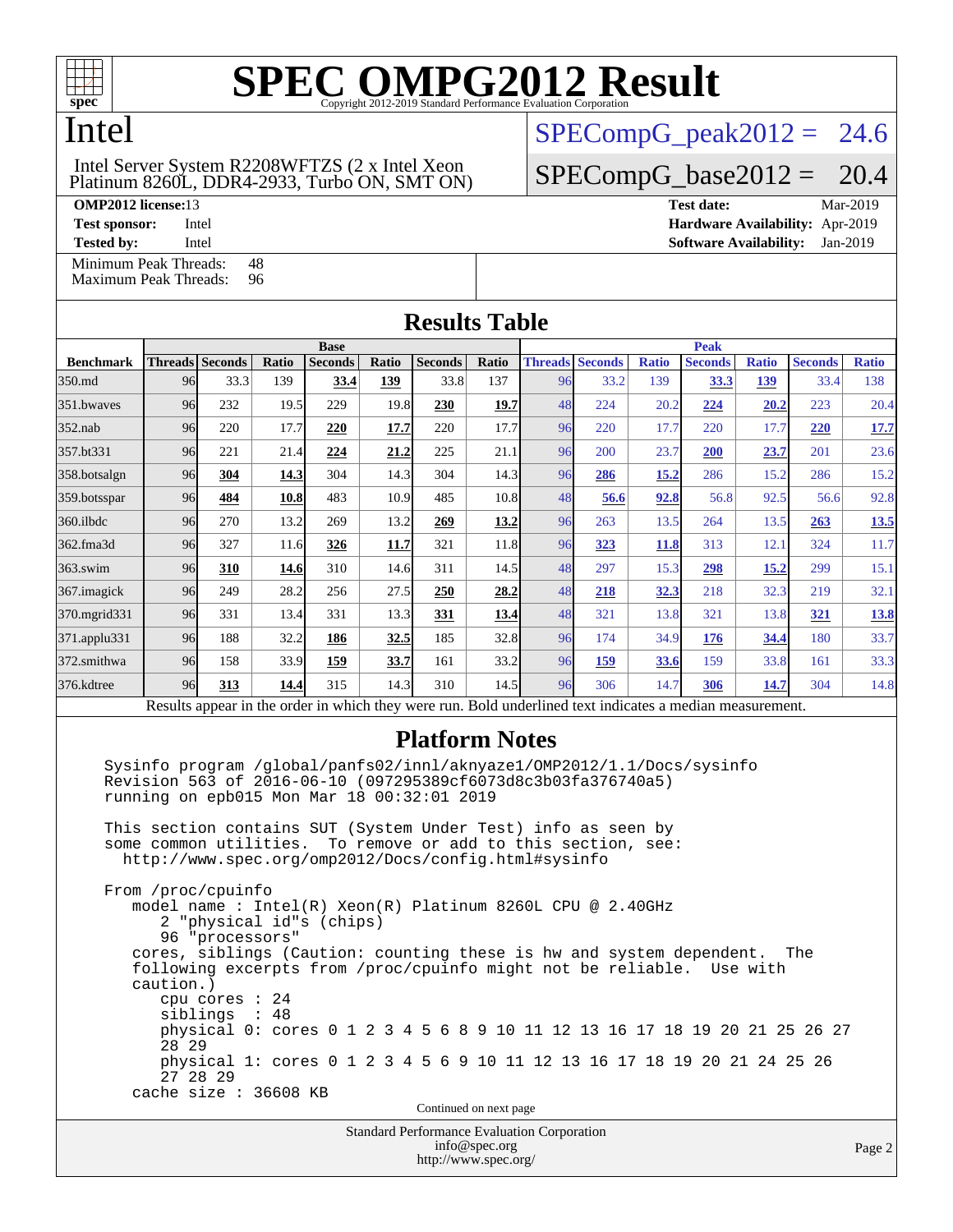

### Intel

Platinum 8260L, DDR4-2933, Turbo ON, SMT ON) Intel Server System R2208WFTZS (2 x Intel Xeon

 $SPECompG_peak2012 = 24.6$  $SPECompG_peak2012 = 24.6$ 

 $SPECompG_base2012 = 20.4$  $SPECompG_base2012 = 20.4$ 

**[OMP2012 license:](http://www.spec.org/auto/omp2012/Docs/result-fields.html#OMP2012license)**13 **[Test date:](http://www.spec.org/auto/omp2012/Docs/result-fields.html#Testdate)** Mar-2019 **[Test sponsor:](http://www.spec.org/auto/omp2012/Docs/result-fields.html#Testsponsor)** Intel **[Hardware Availability:](http://www.spec.org/auto/omp2012/Docs/result-fields.html#HardwareAvailability)** Apr-2019 **[Tested by:](http://www.spec.org/auto/omp2012/Docs/result-fields.html#Testedby)** Intel **[Software Availability:](http://www.spec.org/auto/omp2012/Docs/result-fields.html#SoftwareAvailability)** Jan-2019

### **[Platform Notes \(Continued\)](http://www.spec.org/auto/omp2012/Docs/result-fields.html#PlatformNotes)**

Standard Performance Evaluation Corporation [info@spec.org](mailto:info@spec.org) <http://www.spec.org/> Page 3 From /proc/meminfo MemTotal: 196678424 kB HugePages\_Total: 0<br>Hugepagesize: 2048 kB Hugepagesize: From /etc/\*release\* /etc/\*version\* oracle-release: Oracle Linux Server release 7.6 os-release: NAME="Oracle Linux Server" VERSION="7.6" ID="ol" VARIANT="Server" VARIANT\_ID="server" VERSION\_ID="7.6" PRETTY\_NAME="Oracle Linux Server 7.6" ANSI\_COLOR="0;31" redhat-release: Red Hat Enterprise Linux Server release 7.6 (Maipo) system-release: Oracle Linux Server release 7.6 system-release-cpe: cpe:/o:oracle:linux:7:6:server uname -a: Linux epb015 3.10.0-957.5.1.el7.crt1.x86\_64 #1 SMP Fri Feb 1 14:04:43 MST 2019 x86\_64 x86\_64 x86\_64 GNU/Linux run-level 3 Mar 16 04:33 SPEC is set to: /global/panfs02/innl/aknyaze1/OMP2012/1.1 Type Size Used Avail Use% Mounted on<br>panfs 269T 199T 71T 74% /global/par panfs://36.101.212.1/innl panfs 269T 199T 71T 74% /global/panfs02/innl Additional information from dmidecode: Warning: Use caution when you interpret this section. The 'dmidecode' program reads system data which is "intended to allow hardware to be accurately determined", but the intent may not be met, as there are frequent changes to hardware, firmware, and the "DMTF SMBIOS" standard. (End of data from sysinfo program) **[General Notes](http://www.spec.org/auto/omp2012/Docs/result-fields.html#GeneralNotes)** ======================================================================== General base OMP Library Settings ENV\_KMP\_AFFINITY=compact,0,verbose ======================================================================== General peak OMP Library Settings ENV\_KMP\_AFFINITY=compact,0,verbose ======================================================================== Continued on next page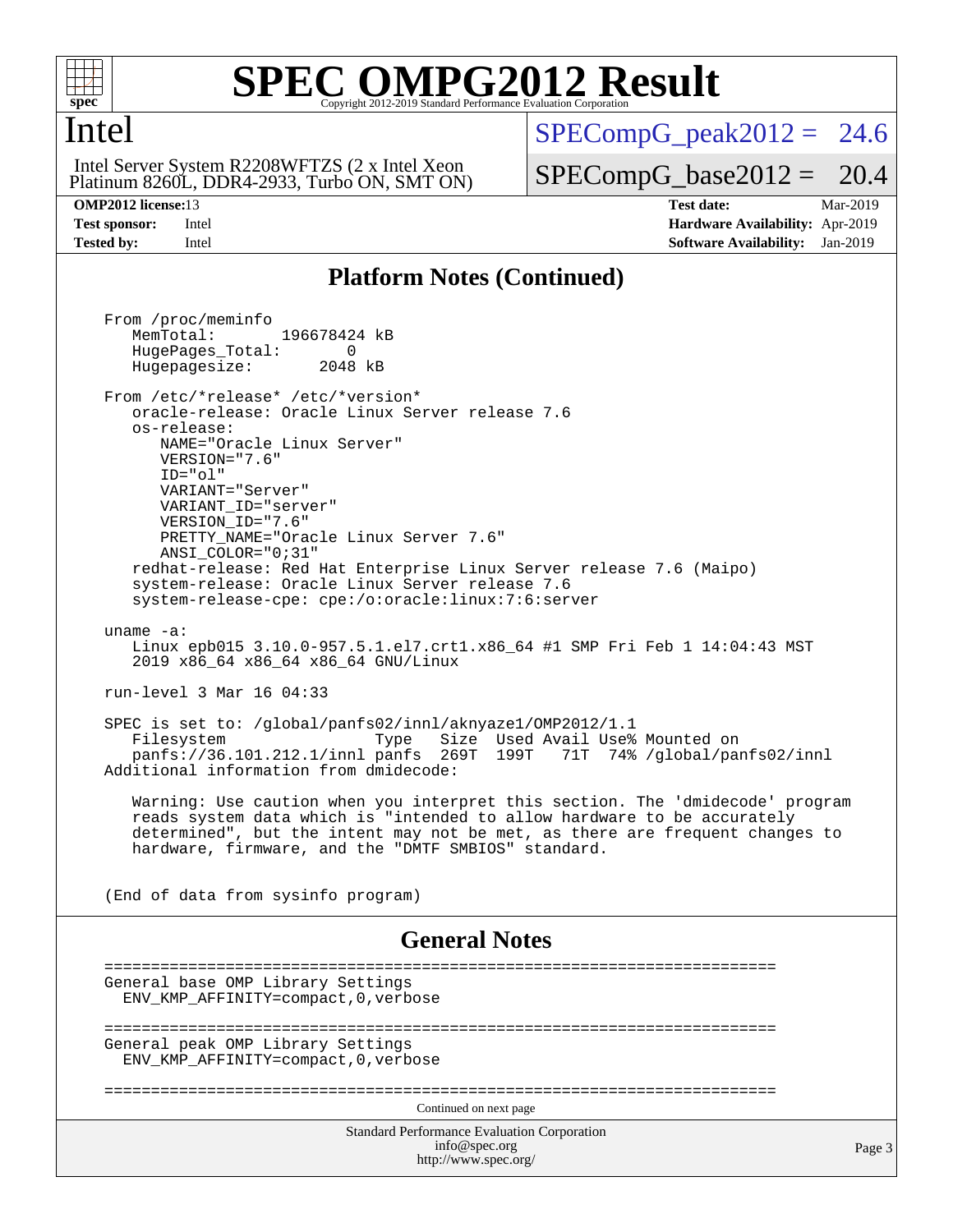

### Intel

Platinum 8260L, DDR4-2933, Turbo ON, SMT ON) Intel Server System R2208WFTZS (2 x Intel Xeon

 $SPECompG_peak2012 = 24.6$  $SPECompG_peak2012 = 24.6$ 

 $SPECompG_base2012 = 20.4$  $SPECompG_base2012 = 20.4$ 

**[OMP2012 license:](http://www.spec.org/auto/omp2012/Docs/result-fields.html#OMP2012license)**13 **[Test date:](http://www.spec.org/auto/omp2012/Docs/result-fields.html#Testdate)** Mar-2019 **[Test sponsor:](http://www.spec.org/auto/omp2012/Docs/result-fields.html#Testsponsor)** Intel **[Hardware Availability:](http://www.spec.org/auto/omp2012/Docs/result-fields.html#HardwareAvailability)** Apr-2019 **[Tested by:](http://www.spec.org/auto/omp2012/Docs/result-fields.html#Testedby)** Intel **[Software Availability:](http://www.spec.org/auto/omp2012/Docs/result-fields.html#SoftwareAvailability)** Jan-2019

### **[General Notes \(Continued\)](http://www.spec.org/auto/omp2012/Docs/result-fields.html#GeneralNotes)**

| Per benchmark peak OMP Library Settings                                                                                                                                                                                                                                                                                                                                                                                                                                                         |
|-------------------------------------------------------------------------------------------------------------------------------------------------------------------------------------------------------------------------------------------------------------------------------------------------------------------------------------------------------------------------------------------------------------------------------------------------------------------------------------------------|
| System settings notes:<br>Intel Turbo Boost Technology (Turbo) : Enabled                                                                                                                                                                                                                                                                                                                                                                                                                        |
| General OMP Library Settings<br>KMP_LIBRARY=turnaround<br>KMP STACKSIZE=292M<br>KMP BLOCKTIME=infinite<br>OMP DYNAMIC=FALSE<br>OMP NESTED=FALSE<br>OMP SCHEDULE=static                                                                                                                                                                                                                                                                                                                          |
| Submitted_by: "Knyazev, Alexander" <alexander.knyazev@intel.com><br/>Submitted: Tue Mar 26 09:42:41 EDT 2019<br/>Submission: omp2012-20190326-00176.sub</alexander.knyazev@intel.com>                                                                                                                                                                                                                                                                                                           |
| Spectre and Meltdown<br>Yes: The test sponsor attests, as of date of publication, that CVE-2017-5754 (Meltdown)<br>is mitigated in the system as tested and documented.<br>Yes: The test sponsor attests, as of date of publication, that CVE-2017-5753 (Spectre variant 1)<br>is mitigated in the system as tested and documented.<br>Yes: The test sponsor attests, as of date of publication, that CVE-2017-5715 (Spectre variant 2)<br>is mitigated in the system as tested and documented. |
| 351.bwaves:peak:<br>ENV_KMP_AFFINITY=compact, 1, verbose                                                                                                                                                                                                                                                                                                                                                                                                                                        |
| 359.botsspar: peak:<br>ENV_KMP_AFFINITY=compact, 1, verbose                                                                                                                                                                                                                                                                                                                                                                                                                                     |
| 363.swin:peak:<br>ENV_KMP_AFFINITY=compact, 1, verbose                                                                                                                                                                                                                                                                                                                                                                                                                                          |
| 367.imagick:peak:<br>ENV_KMP_AFFINITY=compact, 1, verbose                                                                                                                                                                                                                                                                                                                                                                                                                                       |
| 370.mgrid331:peak:<br>ENV_KMP_AFFINITY=compact, 1, verbose                                                                                                                                                                                                                                                                                                                                                                                                                                      |
|                                                                                                                                                                                                                                                                                                                                                                                                                                                                                                 |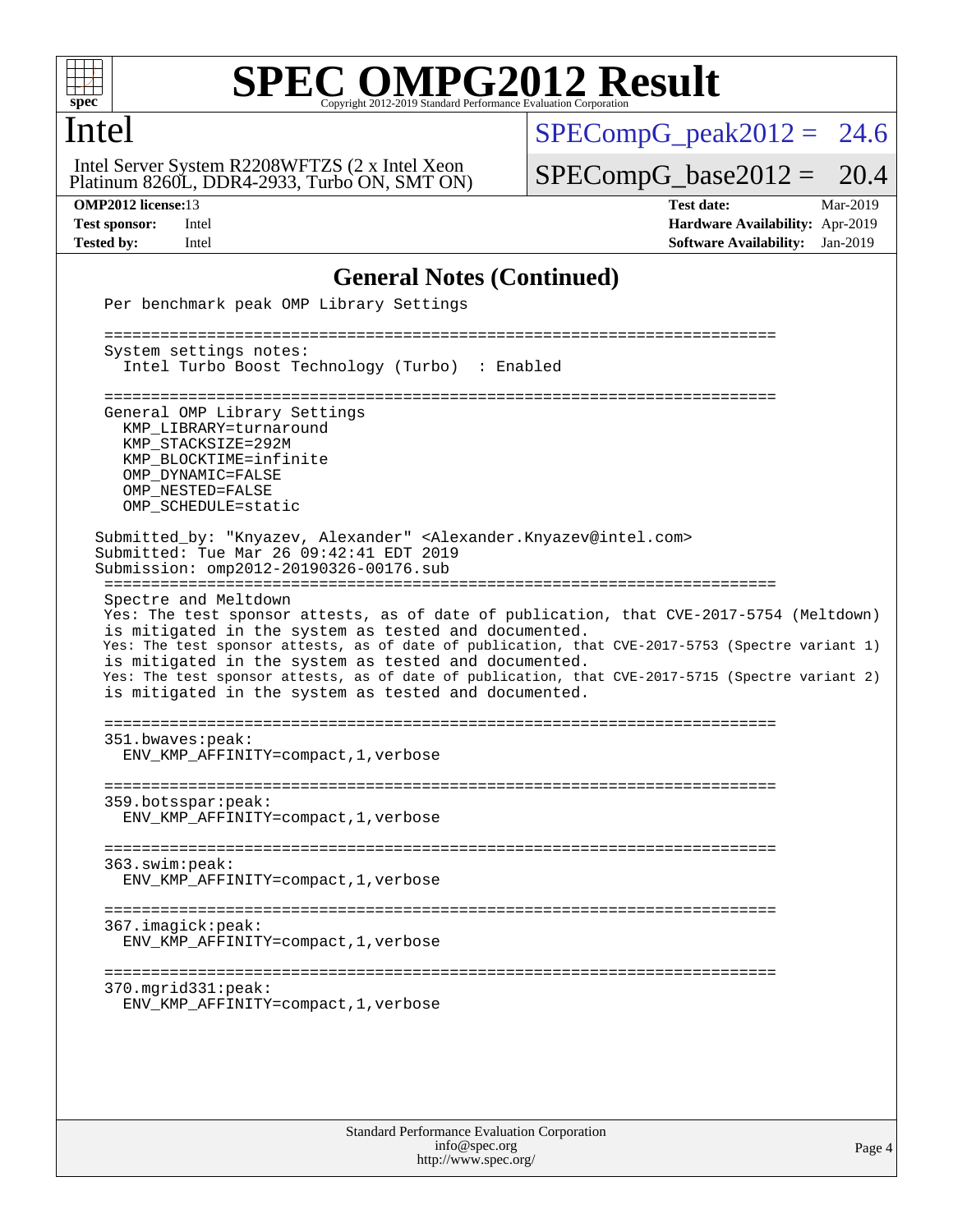

### Intel

Platinum 8260L, DDR4-2933, Turbo ON, SMT ON) Intel Server System R2208WFTZS (2 x Intel Xeon

 $SPECompG_peak2012 = 24.6$  $SPECompG_peak2012 = 24.6$ 

 $SPECompG_base2012 = 20.4$  $SPECompG_base2012 = 20.4$ 

**[OMP2012 license:](http://www.spec.org/auto/omp2012/Docs/result-fields.html#OMP2012license)**13 **[Test date:](http://www.spec.org/auto/omp2012/Docs/result-fields.html#Testdate)** Mar-2019 **[Test sponsor:](http://www.spec.org/auto/omp2012/Docs/result-fields.html#Testsponsor)** Intel **[Hardware Availability:](http://www.spec.org/auto/omp2012/Docs/result-fields.html#HardwareAvailability)** Apr-2019 **[Tested by:](http://www.spec.org/auto/omp2012/Docs/result-fields.html#Testedby)** Intel **[Software Availability:](http://www.spec.org/auto/omp2012/Docs/result-fields.html#SoftwareAvailability)** Jan-2019

### **[Base Compiler Invocation](http://www.spec.org/auto/omp2012/Docs/result-fields.html#BaseCompilerInvocation)**

[C benchmarks](http://www.spec.org/auto/omp2012/Docs/result-fields.html#Cbenchmarks): [icc](http://www.spec.org/omp2012/results/res2019q2/omp2012-20190326-00176.flags.html#user_CCbase_intel_icc_a87c68a857bc5ec5362391a49d3a37a6)

[C++ benchmarks:](http://www.spec.org/auto/omp2012/Docs/result-fields.html#CXXbenchmarks) [icpc](http://www.spec.org/omp2012/results/res2019q2/omp2012-20190326-00176.flags.html#user_CXXbase_intel_icpc_2d899f8d163502b12eb4a60069f80c1c)

[Fortran benchmarks](http://www.spec.org/auto/omp2012/Docs/result-fields.html#Fortranbenchmarks): [ifort](http://www.spec.org/omp2012/results/res2019q2/omp2012-20190326-00176.flags.html#user_FCbase_intel_ifort_8a5e5e06b19a251bdeaf8fdab5d62f20)

### **[Base Portability Flags](http://www.spec.org/auto/omp2012/Docs/result-fields.html#BasePortabilityFlags)**

 350.md: [-FR](http://www.spec.org/omp2012/results/res2019q2/omp2012-20190326-00176.flags.html#user_baseFPORTABILITY350_md_f-FR) 357.bt331: [-mcmodel=medium](http://www.spec.org/omp2012/results/res2019q2/omp2012-20190326-00176.flags.html#user_basePORTABILITY357_bt331_f-mcmodel_3a41622424bdd074c4f0f2d2f224c7e5) 363.swim: [-mcmodel=medium](http://www.spec.org/omp2012/results/res2019q2/omp2012-20190326-00176.flags.html#user_basePORTABILITY363_swim_f-mcmodel_3a41622424bdd074c4f0f2d2f224c7e5) 367.imagick: [-std=c99](http://www.spec.org/omp2012/results/res2019q2/omp2012-20190326-00176.flags.html#user_baseCPORTABILITY367_imagick_f-std_2ec6533b6e06f1c4a6c9b78d9e9cde24)

### **[Base Optimization Flags](http://www.spec.org/auto/omp2012/Docs/result-fields.html#BaseOptimizationFlags)**

[C benchmarks](http://www.spec.org/auto/omp2012/Docs/result-fields.html#Cbenchmarks):

[-O3](http://www.spec.org/omp2012/results/res2019q2/omp2012-20190326-00176.flags.html#user_CCbase_f-O3) [-qopenmp](http://www.spec.org/omp2012/results/res2019q2/omp2012-20190326-00176.flags.html#user_CCbase_f-qopenmp) [-xCORE-AVX512](http://www.spec.org/omp2012/results/res2019q2/omp2012-20190326-00176.flags.html#user_CCbase_f-xCORE-AVX512) [-qopt-zmm-usage=high](http://www.spec.org/omp2012/results/res2019q2/omp2012-20190326-00176.flags.html#user_CCbase_f-qopt-zmm-usage_213d857421e75f2db2f896f7900465fb) [-fp-model fast=2](http://www.spec.org/omp2012/results/res2019q2/omp2012-20190326-00176.flags.html#user_CCbase_f-fp-model_a7fb8ccb7275e23f0079632c153cfcab) [-ansi-alias](http://www.spec.org/omp2012/results/res2019q2/omp2012-20190326-00176.flags.html#user_CCbase_f-ansi-alias) [-no-prec-div](http://www.spec.org/omp2012/results/res2019q2/omp2012-20190326-00176.flags.html#user_CCbase_f-no-prec-div) [-no-prec-sqrt](http://www.spec.org/omp2012/results/res2019q2/omp2012-20190326-00176.flags.html#user_CCbase_f-no-prec-sqrt) [-ipo](http://www.spec.org/omp2012/results/res2019q2/omp2012-20190326-00176.flags.html#user_CCbase_f-ipo_84062ab53814f613187d02344b8f49a7) [-qopt-prefetch=0](http://www.spec.org/omp2012/results/res2019q2/omp2012-20190326-00176.flags.html#user_CCbase_f-qopt-prefetch_ce172c705aa924d14c76f32fff3f4886)

[C++ benchmarks:](http://www.spec.org/auto/omp2012/Docs/result-fields.html#CXXbenchmarks)

```
-O3 -qopenmp -xCORE-AVX512 -qopt-zmm-usage=high -fp-model fast=2
-ansi-alias -no-prec-div -no-prec-sqrt -ipo -qopt-prefetch=0
```
[Fortran benchmarks](http://www.spec.org/auto/omp2012/Docs/result-fields.html#Fortranbenchmarks):

```
-O3 -qopenmp -xCORE-AVX512 -qopt-zmm-usage=high -fp-model fast=2
-ansi-alias -no-prec-div -no-prec-sqrt -ipo -qopt-prefetch=0
-align all
```
### **[Peak Compiler Invocation](http://www.spec.org/auto/omp2012/Docs/result-fields.html#PeakCompilerInvocation)**

[C benchmarks](http://www.spec.org/auto/omp2012/Docs/result-fields.html#Cbenchmarks): [icc](http://www.spec.org/omp2012/results/res2019q2/omp2012-20190326-00176.flags.html#user_CCpeak_intel_icc_a87c68a857bc5ec5362391a49d3a37a6)

[C++ benchmarks:](http://www.spec.org/auto/omp2012/Docs/result-fields.html#CXXbenchmarks) [icpc](http://www.spec.org/omp2012/results/res2019q2/omp2012-20190326-00176.flags.html#user_CXXpeak_intel_icpc_2d899f8d163502b12eb4a60069f80c1c)

[Fortran benchmarks](http://www.spec.org/auto/omp2012/Docs/result-fields.html#Fortranbenchmarks): [ifort](http://www.spec.org/omp2012/results/res2019q2/omp2012-20190326-00176.flags.html#user_FCpeak_intel_ifort_8a5e5e06b19a251bdeaf8fdab5d62f20)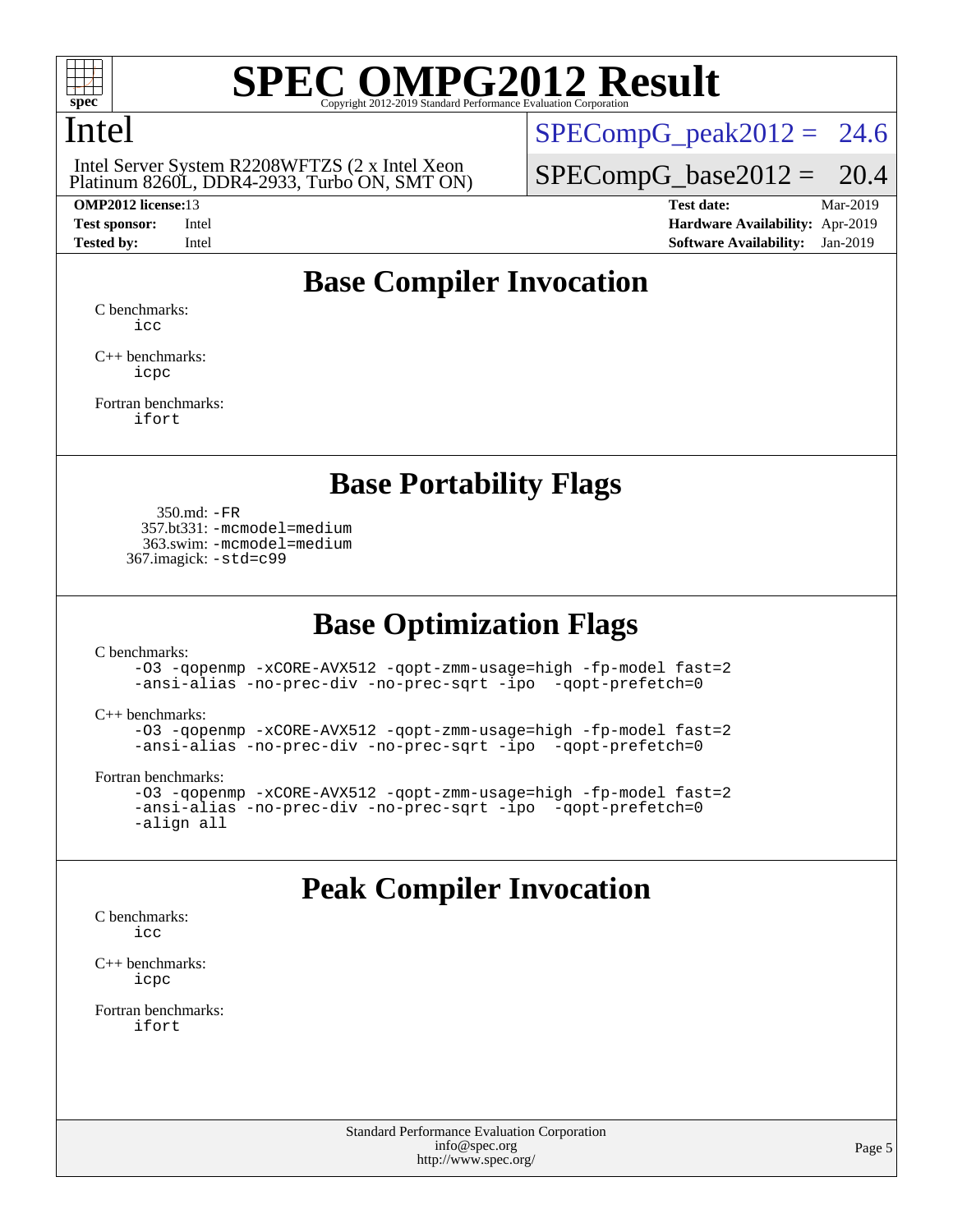

### Intel

Platinum 8260L, DDR4-2933, Turbo ON, SMT ON) Intel Server System R2208WFTZS (2 x Intel Xeon

 $SPECompG_peak2012 = 24.6$  $SPECompG_peak2012 = 24.6$ 

 $SPECompG_base2012 = 20.4$  $SPECompG_base2012 = 20.4$ 

**[OMP2012 license:](http://www.spec.org/auto/omp2012/Docs/result-fields.html#OMP2012license)**13 **[Test date:](http://www.spec.org/auto/omp2012/Docs/result-fields.html#Testdate)** Mar-2019 **[Test sponsor:](http://www.spec.org/auto/omp2012/Docs/result-fields.html#Testsponsor)** Intel **[Hardware Availability:](http://www.spec.org/auto/omp2012/Docs/result-fields.html#HardwareAvailability)** Apr-2019 **[Tested by:](http://www.spec.org/auto/omp2012/Docs/result-fields.html#Testedby)** Intel **[Software Availability:](http://www.spec.org/auto/omp2012/Docs/result-fields.html#SoftwareAvailability)** Jan-2019

### **[Peak Portability Flags](http://www.spec.org/auto/omp2012/Docs/result-fields.html#PeakPortabilityFlags)**

 350.md: [-FR](http://www.spec.org/omp2012/results/res2019q2/omp2012-20190326-00176.flags.html#user_peakFPORTABILITY350_md_f-FR) 357.bt331: [-mcmodel=medium](http://www.spec.org/omp2012/results/res2019q2/omp2012-20190326-00176.flags.html#user_peakPORTABILITY357_bt331_f-mcmodel_3a41622424bdd074c4f0f2d2f224c7e5) 363.swim: [-mcmodel=medium](http://www.spec.org/omp2012/results/res2019q2/omp2012-20190326-00176.flags.html#user_peakPORTABILITY363_swim_f-mcmodel_3a41622424bdd074c4f0f2d2f224c7e5) 367.imagick: [-std=c99](http://www.spec.org/omp2012/results/res2019q2/omp2012-20190326-00176.flags.html#user_peakCPORTABILITY367_imagick_f-std_2ec6533b6e06f1c4a6c9b78d9e9cde24)

### **[Peak Optimization Flags](http://www.spec.org/auto/omp2012/Docs/result-fields.html#PeakOptimizationFlags)**

[C benchmarks](http://www.spec.org/auto/omp2012/Docs/result-fields.html#Cbenchmarks):

 352.nab: [-O3](http://www.spec.org/omp2012/results/res2019q2/omp2012-20190326-00176.flags.html#user_peakOPTIMIZE352_nab_f-O3) [-qopenmp](http://www.spec.org/omp2012/results/res2019q2/omp2012-20190326-00176.flags.html#user_peakOPTIMIZE352_nab_f-qopenmp) [-xCORE-AVX512](http://www.spec.org/omp2012/results/res2019q2/omp2012-20190326-00176.flags.html#user_peakOPTIMIZE352_nab_f-xCORE-AVX512) [-qopt-zmm-usage=high](http://www.spec.org/omp2012/results/res2019q2/omp2012-20190326-00176.flags.html#user_peakOPTIMIZE352_nab_f-qopt-zmm-usage_213d857421e75f2db2f896f7900465fb) [-fp-model fast=2](http://www.spec.org/omp2012/results/res2019q2/omp2012-20190326-00176.flags.html#user_peakOPTIMIZE352_nab_f-fp-model_a7fb8ccb7275e23f0079632c153cfcab) [-fno-alias](http://www.spec.org/omp2012/results/res2019q2/omp2012-20190326-00176.flags.html#user_peakOPTIMIZE352_nab_f-no-alias_694e77f6c5a51e658e82ccff53a9e63a) [-no-prec-div](http://www.spec.org/omp2012/results/res2019q2/omp2012-20190326-00176.flags.html#user_peakOPTIMIZE352_nab_f-no-prec-div) [-no-prec-sqrt](http://www.spec.org/omp2012/results/res2019q2/omp2012-20190326-00176.flags.html#user_peakOPTIMIZE352_nab_f-no-prec-sqrt) [-ipo](http://www.spec.org/omp2012/results/res2019q2/omp2012-20190326-00176.flags.html#user_peakOPTIMIZE352_nab_f-ipo_84062ab53814f613187d02344b8f49a7) [-qopt-prefetch=0](http://www.spec.org/omp2012/results/res2019q2/omp2012-20190326-00176.flags.html#user_peakOPTIMIZE352_nab_f-qopt-prefetch_ce172c705aa924d14c76f32fff3f4886)

 358.botsalgn: [-O3](http://www.spec.org/omp2012/results/res2019q2/omp2012-20190326-00176.flags.html#user_peakOPTIMIZE358_botsalgn_f-O3) [-qopenmp](http://www.spec.org/omp2012/results/res2019q2/omp2012-20190326-00176.flags.html#user_peakOPTIMIZE358_botsalgn_f-qopenmp) [-xCORE-AVX512](http://www.spec.org/omp2012/results/res2019q2/omp2012-20190326-00176.flags.html#user_peakOPTIMIZE358_botsalgn_f-xCORE-AVX512) [-qopt-zmm-usage=high](http://www.spec.org/omp2012/results/res2019q2/omp2012-20190326-00176.flags.html#user_peakOPTIMIZE358_botsalgn_f-qopt-zmm-usage_213d857421e75f2db2f896f7900465fb) [-fp-model fast=2](http://www.spec.org/omp2012/results/res2019q2/omp2012-20190326-00176.flags.html#user_peakOPTIMIZE358_botsalgn_f-fp-model_a7fb8ccb7275e23f0079632c153cfcab) [-fno-alias](http://www.spec.org/omp2012/results/res2019q2/omp2012-20190326-00176.flags.html#user_peakOPTIMIZE358_botsalgn_f-no-alias_694e77f6c5a51e658e82ccff53a9e63a) [-no-prec-div](http://www.spec.org/omp2012/results/res2019q2/omp2012-20190326-00176.flags.html#user_peakOPTIMIZE358_botsalgn_f-no-prec-div) [-no-prec-sqrt](http://www.spec.org/omp2012/results/res2019q2/omp2012-20190326-00176.flags.html#user_peakOPTIMIZE358_botsalgn_f-no-prec-sqrt)

359.botsspar: Same as 358.botsalgn

 367.imagick: [-O3](http://www.spec.org/omp2012/results/res2019q2/omp2012-20190326-00176.flags.html#user_peakOPTIMIZE367_imagick_f-O3) [-qopenmp](http://www.spec.org/omp2012/results/res2019q2/omp2012-20190326-00176.flags.html#user_peakOPTIMIZE367_imagick_f-qopenmp) [-xCORE-AVX512](http://www.spec.org/omp2012/results/res2019q2/omp2012-20190326-00176.flags.html#user_peakOPTIMIZE367_imagick_f-xCORE-AVX512) [-qopt-zmm-usage=high](http://www.spec.org/omp2012/results/res2019q2/omp2012-20190326-00176.flags.html#user_peakOPTIMIZE367_imagick_f-qopt-zmm-usage_213d857421e75f2db2f896f7900465fb) [-fp-model fast=2](http://www.spec.org/omp2012/results/res2019q2/omp2012-20190326-00176.flags.html#user_peakOPTIMIZE367_imagick_f-fp-model_a7fb8ccb7275e23f0079632c153cfcab) [-fno-alias](http://www.spec.org/omp2012/results/res2019q2/omp2012-20190326-00176.flags.html#user_peakOPTIMIZE367_imagick_f-no-alias_694e77f6c5a51e658e82ccff53a9e63a) [-no-prec-div](http://www.spec.org/omp2012/results/res2019q2/omp2012-20190326-00176.flags.html#user_peakOPTIMIZE367_imagick_f-no-prec-div) [-no-prec-sqrt](http://www.spec.org/omp2012/results/res2019q2/omp2012-20190326-00176.flags.html#user_peakOPTIMIZE367_imagick_f-no-prec-sqrt) [-ipo](http://www.spec.org/omp2012/results/res2019q2/omp2012-20190326-00176.flags.html#user_peakOPTIMIZE367_imagick_f-ipo)

372.smithwa: Same as 352.nab

[C++ benchmarks:](http://www.spec.org/auto/omp2012/Docs/result-fields.html#CXXbenchmarks)

[-O3](http://www.spec.org/omp2012/results/res2019q2/omp2012-20190326-00176.flags.html#user_CXXpeak_f-O3) [-qopenmp](http://www.spec.org/omp2012/results/res2019q2/omp2012-20190326-00176.flags.html#user_CXXpeak_f-qopenmp) [-xCORE-AVX512](http://www.spec.org/omp2012/results/res2019q2/omp2012-20190326-00176.flags.html#user_CXXpeak_f-xCORE-AVX512) [-fp-model fast=2](http://www.spec.org/omp2012/results/res2019q2/omp2012-20190326-00176.flags.html#user_CXXpeak_f-fp-model_a7fb8ccb7275e23f0079632c153cfcab) [-fno-alias](http://www.spec.org/omp2012/results/res2019q2/omp2012-20190326-00176.flags.html#user_CXXpeak_f-no-alias_694e77f6c5a51e658e82ccff53a9e63a) [-no-prec-div](http://www.spec.org/omp2012/results/res2019q2/omp2012-20190326-00176.flags.html#user_CXXpeak_f-no-prec-div) [-no-prec-sqrt](http://www.spec.org/omp2012/results/res2019q2/omp2012-20190326-00176.flags.html#user_CXXpeak_f-no-prec-sqrt) [-qopt-prefetch=1](http://www.spec.org/omp2012/results/res2019q2/omp2012-20190326-00176.flags.html#user_CXXpeak_f-qopt-prefetch_9097ad9b78e4401c727c33237ff25d7e)

[Fortran benchmarks](http://www.spec.org/auto/omp2012/Docs/result-fields.html#Fortranbenchmarks):

 350.md: [-O3](http://www.spec.org/omp2012/results/res2019q2/omp2012-20190326-00176.flags.html#user_peakOPTIMIZE350_md_f-O3) [-qopenmp](http://www.spec.org/omp2012/results/res2019q2/omp2012-20190326-00176.flags.html#user_peakOPTIMIZE350_md_f-qopenmp) [-xCORE-AVX512](http://www.spec.org/omp2012/results/res2019q2/omp2012-20190326-00176.flags.html#user_peakOPTIMIZE350_md_f-xCORE-AVX512) [-qopt-zmm-usage=high](http://www.spec.org/omp2012/results/res2019q2/omp2012-20190326-00176.flags.html#user_peakOPTIMIZE350_md_f-qopt-zmm-usage_213d857421e75f2db2f896f7900465fb) [-fp-model fast=2](http://www.spec.org/omp2012/results/res2019q2/omp2012-20190326-00176.flags.html#user_peakOPTIMIZE350_md_f-fp-model_a7fb8ccb7275e23f0079632c153cfcab) [-fno-alias](http://www.spec.org/omp2012/results/res2019q2/omp2012-20190326-00176.flags.html#user_peakOPTIMIZE350_md_f-no-alias_694e77f6c5a51e658e82ccff53a9e63a) [-no-prec-div](http://www.spec.org/omp2012/results/res2019q2/omp2012-20190326-00176.flags.html#user_peakOPTIMIZE350_md_f-no-prec-div) [-no-prec-sqrt](http://www.spec.org/omp2012/results/res2019q2/omp2012-20190326-00176.flags.html#user_peakOPTIMIZE350_md_f-no-prec-sqrt) [-ipo](http://www.spec.org/omp2012/results/res2019q2/omp2012-20190326-00176.flags.html#user_peakOPTIMIZE350_md_f-ipo_84062ab53814f613187d02344b8f49a7) [-qopt-prefetch=0](http://www.spec.org/omp2012/results/res2019q2/omp2012-20190326-00176.flags.html#user_peakOPTIMIZE350_md_f-qopt-prefetch_ce172c705aa924d14c76f32fff3f4886) [-align all](http://www.spec.org/omp2012/results/res2019q2/omp2012-20190326-00176.flags.html#user_peakFOPTIMIZE350_md_f-align_1ebfa66158b49aff21b037afc4046011)

 351.bwaves: [-O3](http://www.spec.org/omp2012/results/res2019q2/omp2012-20190326-00176.flags.html#user_peakOPTIMIZE351_bwaves_f-O3) [-qopenmp](http://www.spec.org/omp2012/results/res2019q2/omp2012-20190326-00176.flags.html#user_peakOPTIMIZE351_bwaves_f-qopenmp) [-xCORE-AVX512](http://www.spec.org/omp2012/results/res2019q2/omp2012-20190326-00176.flags.html#user_peakOPTIMIZE351_bwaves_f-xCORE-AVX512) [-qopt-zmm-usage=high](http://www.spec.org/omp2012/results/res2019q2/omp2012-20190326-00176.flags.html#user_peakOPTIMIZE351_bwaves_f-qopt-zmm-usage_213d857421e75f2db2f896f7900465fb) [-fp-model fast=2](http://www.spec.org/omp2012/results/res2019q2/omp2012-20190326-00176.flags.html#user_peakOPTIMIZE351_bwaves_f-fp-model_a7fb8ccb7275e23f0079632c153cfcab) [-fno-alias](http://www.spec.org/omp2012/results/res2019q2/omp2012-20190326-00176.flags.html#user_peakOPTIMIZE351_bwaves_f-no-alias_694e77f6c5a51e658e82ccff53a9e63a) [-no-prec-div](http://www.spec.org/omp2012/results/res2019q2/omp2012-20190326-00176.flags.html#user_peakOPTIMIZE351_bwaves_f-no-prec-div) [-no-prec-sqrt](http://www.spec.org/omp2012/results/res2019q2/omp2012-20190326-00176.flags.html#user_peakOPTIMIZE351_bwaves_f-no-prec-sqrt) [-ipo](http://www.spec.org/omp2012/results/res2019q2/omp2012-20190326-00176.flags.html#user_peakOPTIMIZE351_bwaves_f-ipo_84062ab53814f613187d02344b8f49a7) [-qopt-prefetch=2](http://www.spec.org/omp2012/results/res2019q2/omp2012-20190326-00176.flags.html#user_peakOPTIMIZE351_bwaves_f-qopt-prefetch_5dd8eff5680869f15030b88dfb173050) [-align all](http://www.spec.org/omp2012/results/res2019q2/omp2012-20190326-00176.flags.html#user_peakFOPTIMIZE351_bwaves_f-align_1ebfa66158b49aff21b037afc4046011)

 357.bt331: [-O3](http://www.spec.org/omp2012/results/res2019q2/omp2012-20190326-00176.flags.html#user_peakOPTIMIZE357_bt331_f-O3) [-qopenmp](http://www.spec.org/omp2012/results/res2019q2/omp2012-20190326-00176.flags.html#user_peakOPTIMIZE357_bt331_f-qopenmp) [-xCORE-AVX512](http://www.spec.org/omp2012/results/res2019q2/omp2012-20190326-00176.flags.html#user_peakOPTIMIZE357_bt331_f-xCORE-AVX512) [-qopt-zmm-usage=high](http://www.spec.org/omp2012/results/res2019q2/omp2012-20190326-00176.flags.html#user_peakOPTIMIZE357_bt331_f-qopt-zmm-usage_213d857421e75f2db2f896f7900465fb) [-fp-model fast=2](http://www.spec.org/omp2012/results/res2019q2/omp2012-20190326-00176.flags.html#user_peakOPTIMIZE357_bt331_f-fp-model_a7fb8ccb7275e23f0079632c153cfcab) [-fno-alias](http://www.spec.org/omp2012/results/res2019q2/omp2012-20190326-00176.flags.html#user_peakOPTIMIZE357_bt331_f-no-alias_694e77f6c5a51e658e82ccff53a9e63a) [-no-prec-div](http://www.spec.org/omp2012/results/res2019q2/omp2012-20190326-00176.flags.html#user_peakOPTIMIZE357_bt331_f-no-prec-div) [-no-prec-sqrt](http://www.spec.org/omp2012/results/res2019q2/omp2012-20190326-00176.flags.html#user_peakOPTIMIZE357_bt331_f-no-prec-sqrt) [-ipo](http://www.spec.org/omp2012/results/res2019q2/omp2012-20190326-00176.flags.html#user_peakOPTIMIZE357_bt331_f-ipo_84062ab53814f613187d02344b8f49a7) [-qopt-prefetch=1](http://www.spec.org/omp2012/results/res2019q2/omp2012-20190326-00176.flags.html#user_peakOPTIMIZE357_bt331_f-qopt-prefetch_9097ad9b78e4401c727c33237ff25d7e) [-align all](http://www.spec.org/omp2012/results/res2019q2/omp2012-20190326-00176.flags.html#user_peakFOPTIMIZE357_bt331_f-align_1ebfa66158b49aff21b037afc4046011)

 360.ilbdc: [-O3](http://www.spec.org/omp2012/results/res2019q2/omp2012-20190326-00176.flags.html#user_peakOPTIMIZE360_ilbdc_f-O3) [-qopenmp](http://www.spec.org/omp2012/results/res2019q2/omp2012-20190326-00176.flags.html#user_peakOPTIMIZE360_ilbdc_f-qopenmp) [-xCORE-AVX512](http://www.spec.org/omp2012/results/res2019q2/omp2012-20190326-00176.flags.html#user_peakOPTIMIZE360_ilbdc_f-xCORE-AVX512) [-qopt-zmm-usage=high](http://www.spec.org/omp2012/results/res2019q2/omp2012-20190326-00176.flags.html#user_peakOPTIMIZE360_ilbdc_f-qopt-zmm-usage_213d857421e75f2db2f896f7900465fb) [-fp-model fast=2](http://www.spec.org/omp2012/results/res2019q2/omp2012-20190326-00176.flags.html#user_peakOPTIMIZE360_ilbdc_f-fp-model_a7fb8ccb7275e23f0079632c153cfcab) [-fno-alias](http://www.spec.org/omp2012/results/res2019q2/omp2012-20190326-00176.flags.html#user_peakOPTIMIZE360_ilbdc_f-no-alias_694e77f6c5a51e658e82ccff53a9e63a) [-no-prec-div](http://www.spec.org/omp2012/results/res2019q2/omp2012-20190326-00176.flags.html#user_peakOPTIMIZE360_ilbdc_f-no-prec-div) [-no-prec-sqrt](http://www.spec.org/omp2012/results/res2019q2/omp2012-20190326-00176.flags.html#user_peakOPTIMIZE360_ilbdc_f-no-prec-sqrt) [-ipo](http://www.spec.org/omp2012/results/res2019q2/omp2012-20190326-00176.flags.html#user_peakOPTIMIZE360_ilbdc_f-ipo_84062ab53814f613187d02344b8f49a7) [-qopt-prefetch=4](http://www.spec.org/omp2012/results/res2019q2/omp2012-20190326-00176.flags.html#user_peakOPTIMIZE360_ilbdc_f-qopt-prefetch_45f10e083f30a80e5aadab0211b1bca7) [-align all](http://www.spec.org/omp2012/results/res2019q2/omp2012-20190326-00176.flags.html#user_peakFOPTIMIZE360_ilbdc_f-align_1ebfa66158b49aff21b037afc4046011)

362.fma3d: Same as 350.md

Continued on next page